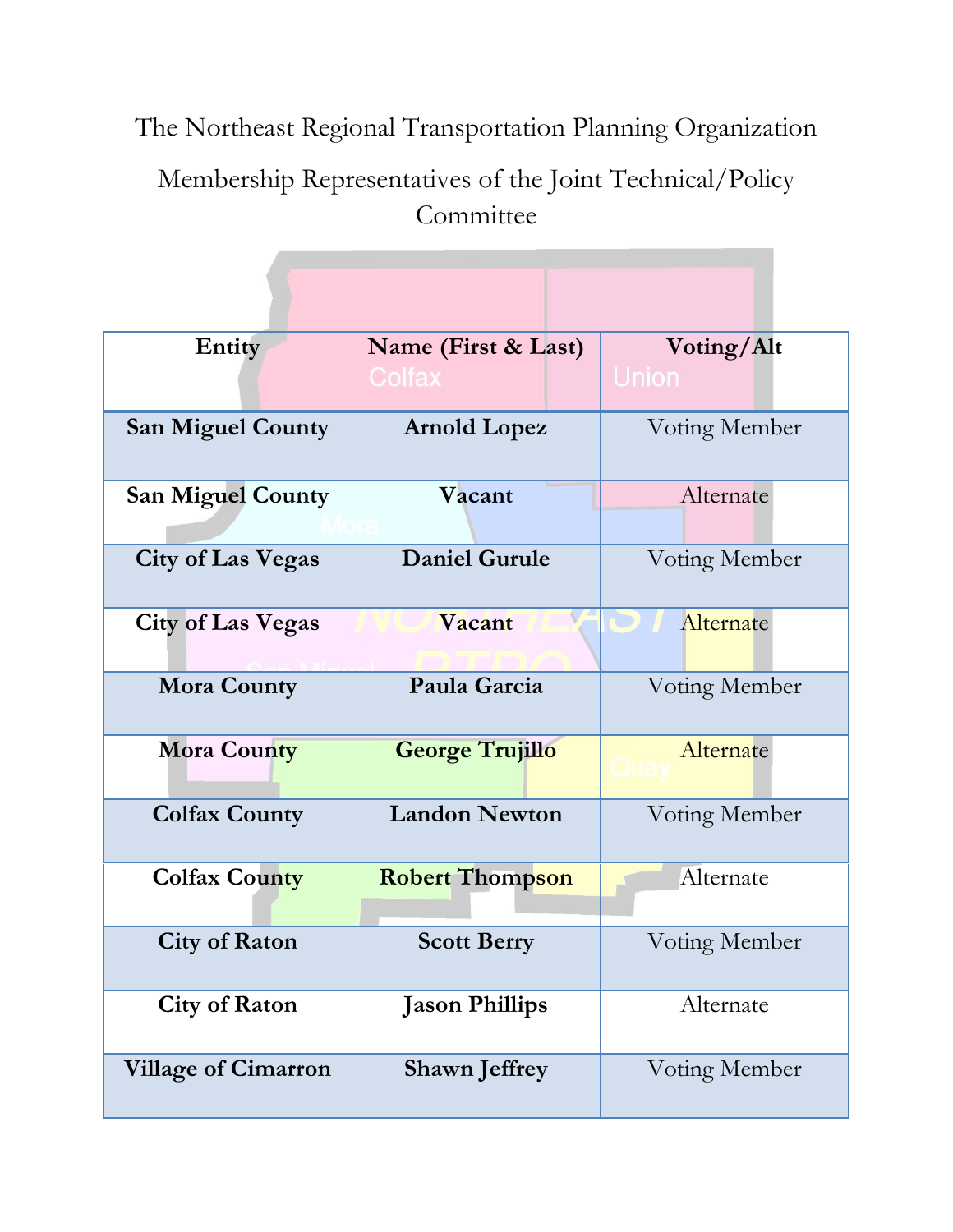| <b>Village of Cimarron</b>   | <b>Renee Ledoux</b>               | Alternate              |
|------------------------------|-----------------------------------|------------------------|
| <b>Village of Angel Fire</b> | <b>Chuck Howe</b><br>(Vice-Chair) | Voting Member          |
| <b>Village of Angel Fire</b> | <b>Rick Tafoya</b>                | Alternate              |
| <b>Harding County</b>        | Robert E. Aragon                  | Voting Member          |
| <b>Harding County</b>        | Pedro Laumbach                    | <b>INION</b> Alternate |
| <b>Village of Mosquero</b>   | Vanita Menapace                   | Voting Member          |
| <b>Village of Mosquero</b>   | <b>Connie Cook</b>                | Alternate              |
| <b>Village of Roy</b>        | <b>Donna Sue Milson</b>           | Voting Member          |
| <b>Village of Roy</b>        | <b>Dorothy Hazen</b>              | Alternate              |
| <b>Village of House</b>      | <b>Anita Allen</b>                | Voting Member          |
| Village of House             | <b>Shermin W. Martin</b>          | Alternate              |
| <b>Quay County</b>           | <b>Larry Moore</b>                | Voting Member          |
| <b>Quay County</b>           | <b>Richard Primrose</b>           | Alternate              |
| Village of San Jon           | Cynthia Lee                       | Voting Member          |
| Village of San Jon           | <b>Wade Lane</b>                  | Alternate              |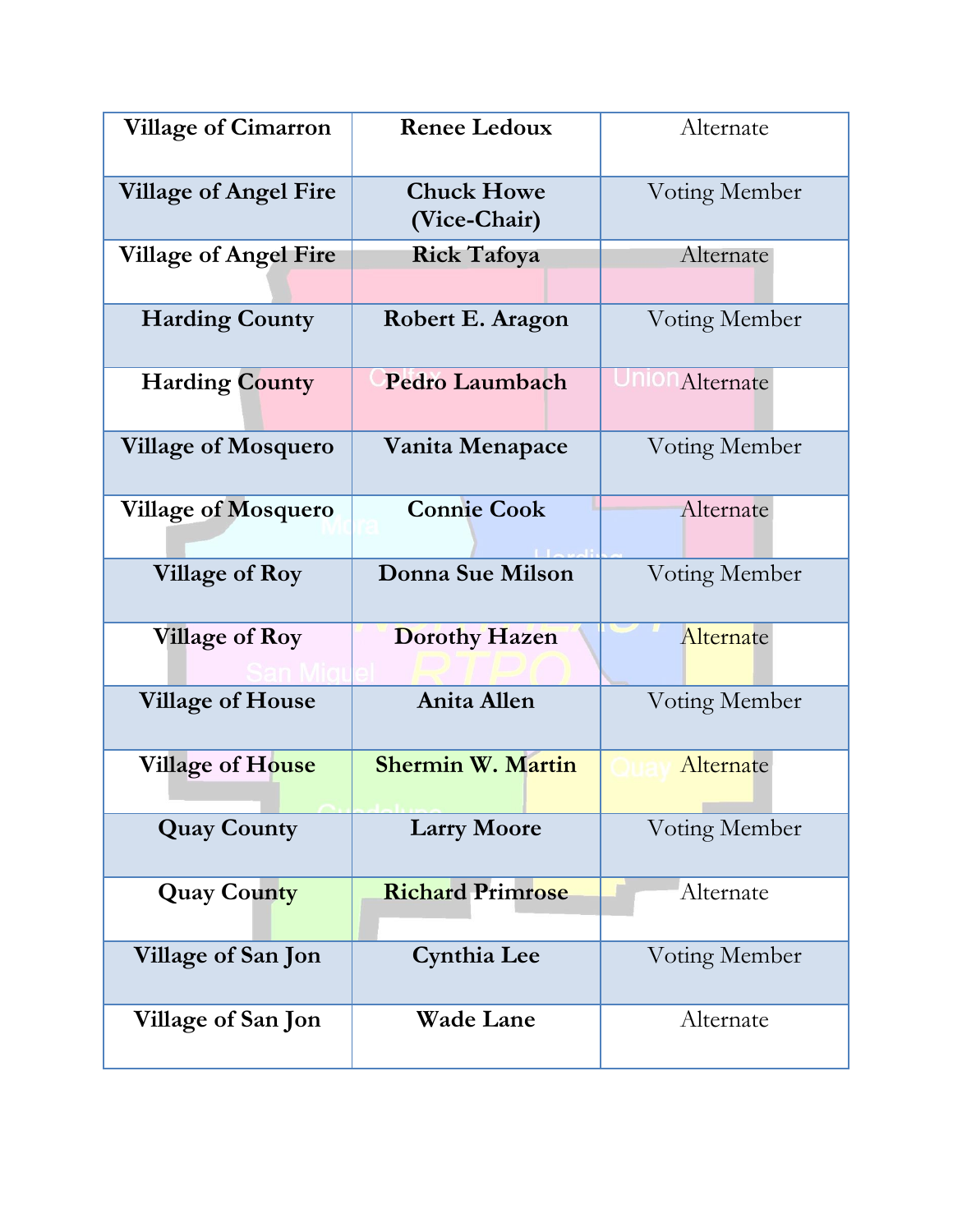| City of Tucumcari                      | <b>Vicki Strand</b>       | Voting Member |
|----------------------------------------|---------------------------|---------------|
| <b>City of Tucumcari</b>               | <b>Ralph Lopez</b>        | Alternate     |
| <b>Town of Clayton</b>                 | <b>Ferron Lucero</b>      | Voting Member |
| <b>Town of Clayton</b>                 | <b>Ernest Sanchez</b>     | Alternate     |
| <b>Union County</b>                    | <b>Clay Kiesling</b>      | Voting Member |
| <b>Union County</b>                    | <b>Angie Gonzales</b>     | Alternate     |
| <b>Village of Des</b><br><b>Moines</b> | Lee Dixon                 | Voting Member |
| <b>Village of Des</b><br><b>Moines</b> | <b>Scott Warner</b>       | Alternate     |
| <b>Village of Pecos</b>                | <b>Telesfor Benavidez</b> | Voting Member |
| <b>Village of Pecos</b>                | Angela Peinado            | Alternate     |
| <b>Village of Folsom</b>               | <b>Diane Brown</b>        | Voting Member |
| <b>Village of Folsom</b>               | <b>Mike Schoonover</b>    | Alternate     |
| <b>Village of Grenville</b>            | <b>Mignon Saddoris</b>    | Voting Member |
| Village of Grenville                   | Lynn Wiseman              | Alternate     |
| Village of Logan                       | Larry Wallin              | Voting Member |